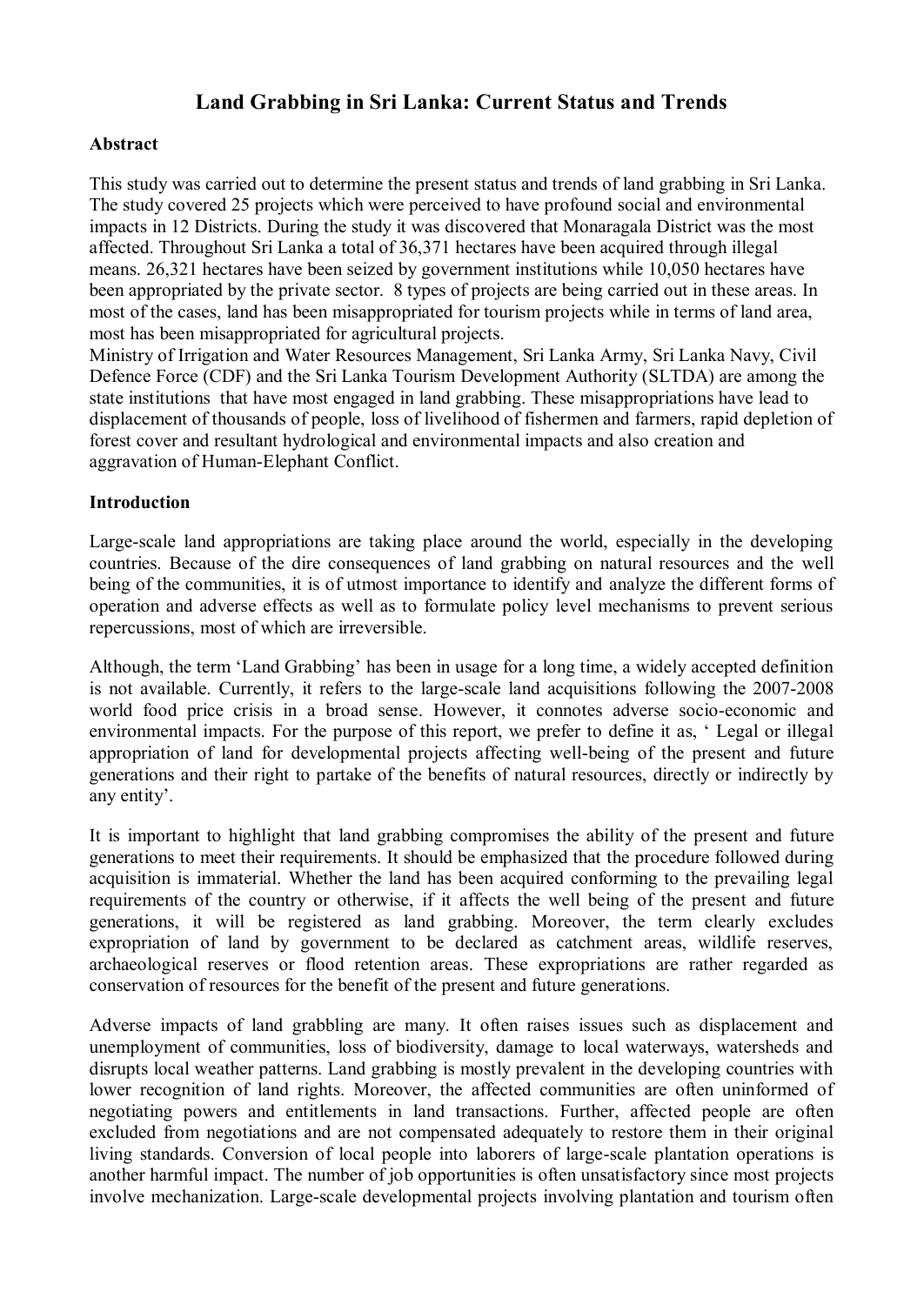results in pollution of the environment leading to dire consequences in addition to destruction of ecosystems, watersheds and disruption of weather patterns. These issues often result in far reaching consequences which are not likely to be reversed once implemented even if attempted. Communities affected by these repercussions are not entitled to compensation. More often than not, land grabbing is associated with imprudent developmental projects rather than viable, suitable business plans. It is remarkable that most of these projects are implemented in the absence of feasibility studies despite the concern on monetary gains.

In the global scenario, as published by the World Bank in September 2010, 46 million hectares in large scale farmland acquisition or negotiations were announced between October 2008 and August 2009. Out of the 464 examined acquisitions, only 203 included the land area. Therefore, it can be inferred that the total land area involved could more than double the record.

In the case of Sri Lanka, land grabbing has been prevailing since the colonial era in its many forms vectored by the colonial masters who were immediately followed by the successive regimes. Through the years, it has shown exponential growth and has now reached a unprecedented proportions with blatant violation of the legal requirements. In the backdrop of current population growth rate which demands more ecosystem services and the scanty remnants of forest cover existing in the country, extent of land grabbing is alarming.

With culmination of the LTTE terrorism in the North, an explosive growth has been observed in developmental activities. Different facades of developmental concepts, such as 'Uthuru Wasanthaya' (Northern Spring), 'Negenahira Navodaya' (Eastern Revival), 'Sancharaka Udanaya' (Tourism Dawn) and 'Deyata Kirula' have been imposed concealing the true nature of these developmental operations.

This study was carried out throughout the island with the hope of identifying the scale and scope of land grabbing as well as current trends and its multifaceted repercussions.

## **Objectives**

The research, to understand the present status and trends of land grabbing, was carried out with several objectives based on socio-economic as well as environmental concepts, as follows:

- To identify the effects of land grabbing on present and future generations of the biological communities including humans as well as ecosystems.
- To understand current and future trends of land grabbing in Sri Lanka.
- To understand nature and extent of land grabbing in different geographical regions of the island.
- To understand nature of land grabbing taking place as a result of imprudent policy decisions.
- To provide insights into the different aspects related to land grabbing in Sri Lanka in order to facilitate establishment of a mechanism to assist communities affected or displaced by land grabbing.
- To identify the environmental and socioeconomic repercussions of land grabbing in the country in order to provide guidelines to devise a policy level mechanism to prevent and mitigate harmful impacts.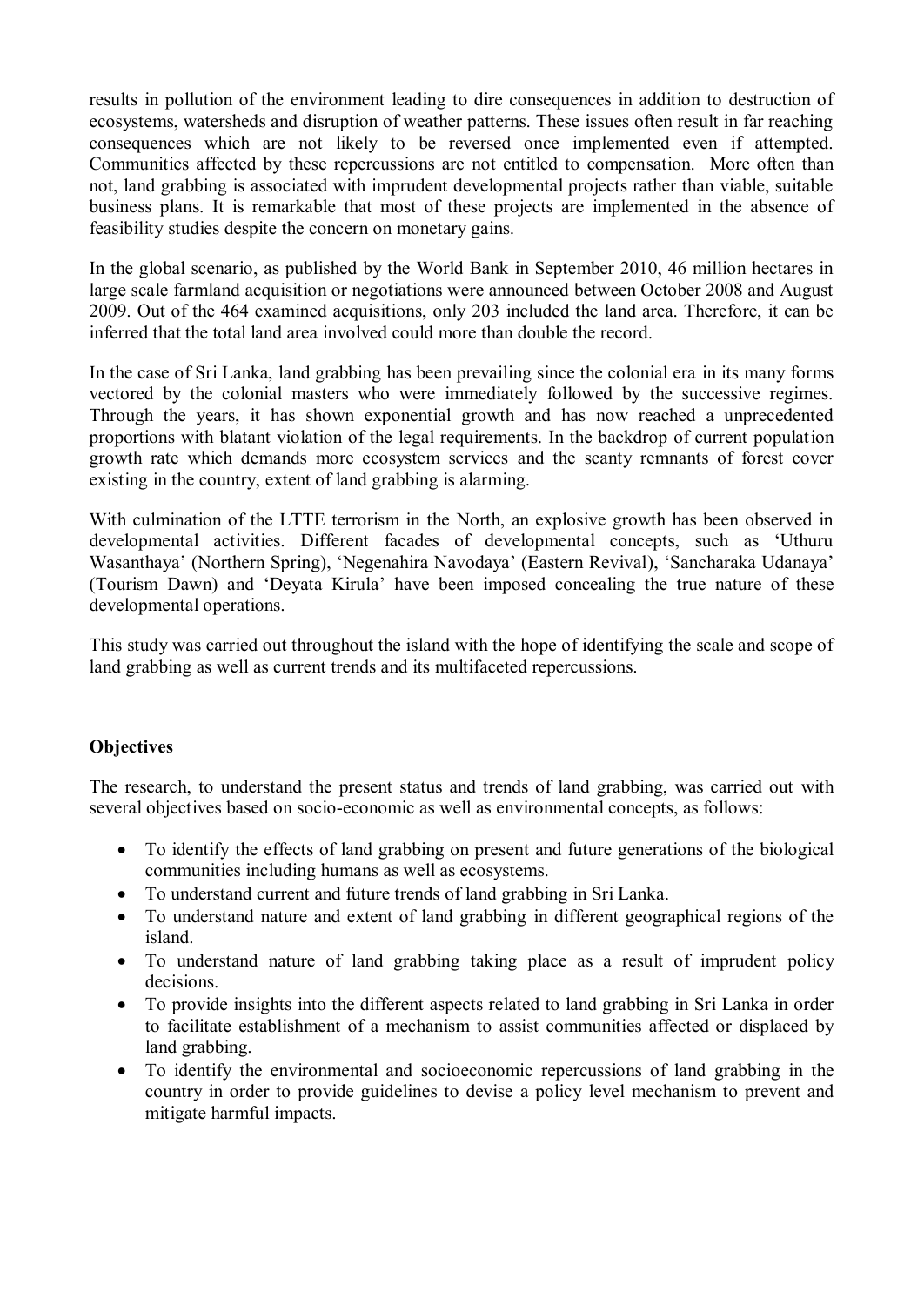## **Methodology**

Initially, information on locations affected by land grabbing and nature of projects were obtained from local organizations affiliated to Sri Lanka Nature Group, published information and environmental activists around the island and documented. 25 projects involving land grabbing in different geographical areas and ethnic groups were selected for expansive investigation based on the following criteria.

- Projects resulting in displacement of people, loss of livelihood and well-being of communities.
- Harmful impacts on protected forests
- Appropriation of land for developmental activities without following the proper legal procedure
- Degradation of land
- Negative impacts on the environment/ecosystems

Secondary data was obtained from project reports when available and field visits were conducted and data was gathered according to the questionnaire, attached at annexure 1. During field visits information was obtained from the affected parties as well as from the stakeholders.

## **Results and Analysis**

The 25 investigated projects are distributed in 12 Districts. The highest number of projects (5) is situated in Puttalam District while Districts of Monaragala, Mannar and Trincomalee hold 3 projects each. As mentioned above Monaragala District is the most affected by land grabbing, with the largest area of land grabbed, followed by Trincomalee and Polonnaruwa Districts. (see table 01 and 02.)

#### **Table 01**

|                | Project                | Name of the<br><b>Nature of</b><br>implementing<br>the project<br>organization |             | <b>District</b> | <b>Total</b><br>land<br>taken<br>(ha) |
|----------------|------------------------|--------------------------------------------------------------------------------|-------------|-----------------|---------------------------------------|
| $\mathbf{1}$   | Building hotels and    | Farm Garden Hotel                                                              | Tourism     | Anuradhapura    | 19.4                                  |
|                | maintaining stone      | Corporation                                                                    |             |                 |                                       |
|                | quarries at            |                                                                                |             |                 |                                       |
|                | Andarawewa             |                                                                                |             |                 |                                       |
|                | Sanctuary              |                                                                                |             |                 |                                       |
| $\overline{2}$ | Allocating land from   | Number of                                                                      | Agriculture | Monaragala      | 8,094                                 |
|                | Buttala forestland for | individuals                                                                    |             |                 |                                       |
|                | agriculture            |                                                                                |             |                 |                                       |
| 3              | HVA farm project       | HVA Farm (Pvt.) Ltd                                                            | Agriculture | Puttalam        | 136                                   |
| $\overline{4}$ | Kandakadu banana       | Army, Letsgrow                                                                 | Agriculture | Polonnaruwa     | 6,110                                 |
|                | plantation             | (Pvt.) Ltd                                                                     |             |                 |                                       |
| 5              | Karukapane hotel       | Laugfs Leisure Ltd.                                                            | Tourism     | Puttalam        | $\overline{2}$                        |
|                | project                |                                                                                |             |                 |                                       |
| 6              | Seaplane Project,      | Ministry of Tourism,                                                           | Tourism     | Galle           |                                       |
|                | Koggala lagoon         | Air Force                                                                      |             |                 |                                       |
| 7              | Soil excavation at     | Companies of Sierra,                                                           | Mining      | Mannar          | 10                                    |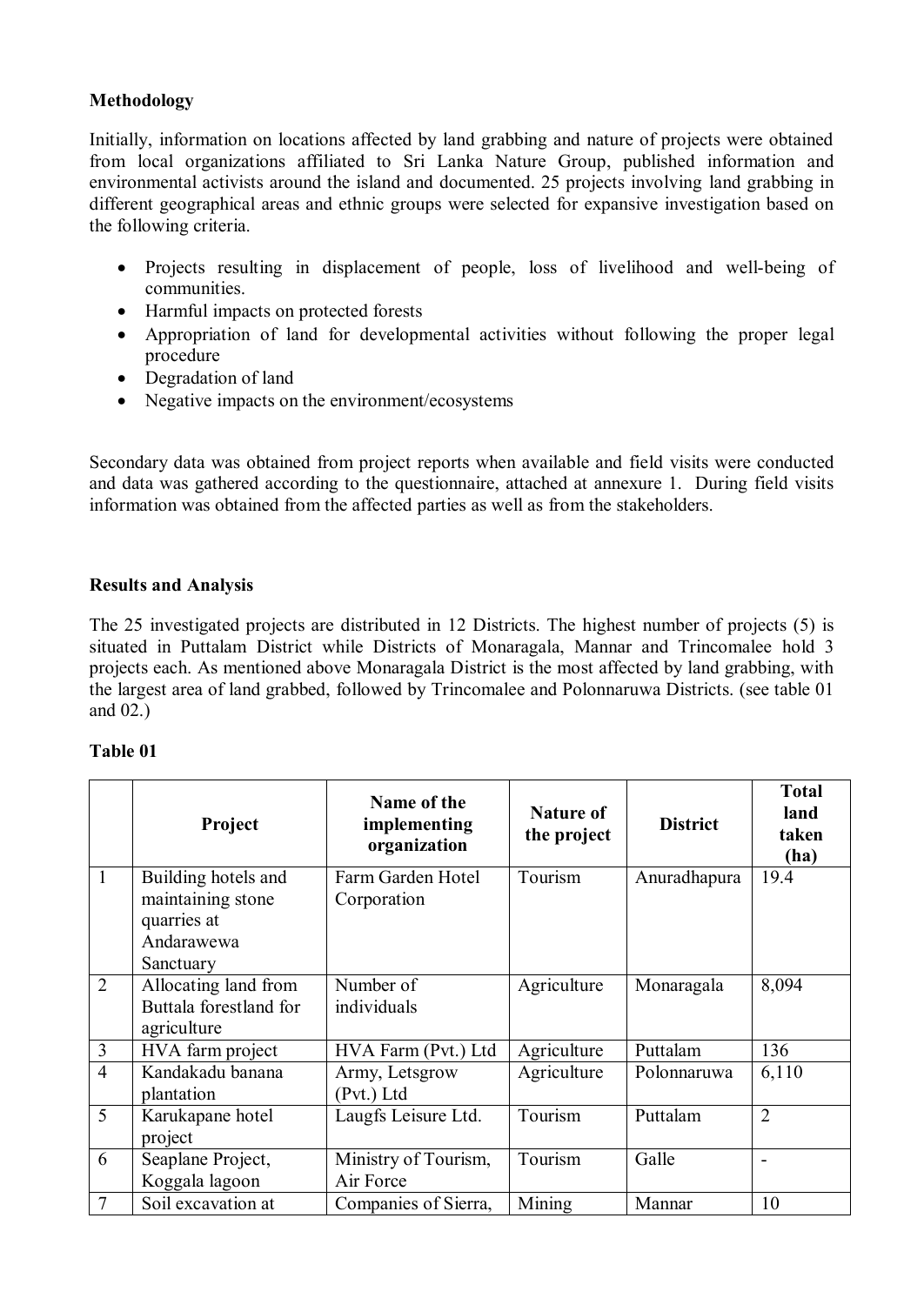|    | Madu Road Sanctuary                                                      | MAGA, IRCON                                                                      |                                       |                                             |        |
|----|--------------------------------------------------------------------------|----------------------------------------------------------------------------------|---------------------------------------|---------------------------------------------|--------|
| 8  | Magama-Kirinda<br>mineral excavation                                     | ETA Lanka Natural<br>Resources (Pvt.) Ltd                                        | Mining                                | Hambantota                                  | 400    |
|    | project                                                                  |                                                                                  |                                       |                                             |        |
| 9  | Distributing forestland<br>at Moradawilluwa for<br>agricultural projects | Wanathawilluwa<br>Divisional Secretary,<br><b>Puttalam District</b><br>Secretary | Agriculture                           | Puttalam                                    | 100    |
| 10 | Settling people in<br>Muturajawela<br>Sanctuary                          | Local and national<br>level politicians                                          | Colonization                          | Gampaha                                     | 20     |
| 11 | Kalpitiya Tourist Zone                                                   | Sri Lanka Tourism<br>Development<br>Authority                                    | Tourism                               | Puttalam                                    | 1,100  |
| 12 | Lunugamwehera<br>banana plantation                                       | Dole Lanka (Pvt.) Ltd                                                            | Agriculture<br>Monaragala             |                                             | 405    |
| 13 | Settling people in<br>Nilgala-Boella forest                              | Government                                                                       | Colonization<br>Monaragala            |                                             | 204    |
| 14 | Nilaweli-Pulmudei<br>hotel project                                       | Sri Lanka Tourism<br>Development<br>Authority                                    | Tourism<br>Trincomalee                |                                             | 500    |
| 15 | Appropriation of lands<br>in Panama by Navy<br>and Special Task Force    | Navy, Special Task<br>Force                                                      | Tourism<br>Ampara                     |                                             | 494    |
| 16 | Pasikuda hotel project                                                   | Sri Lanka Tourism<br>Development<br>Authority                                    | Tourism                               | Batticaloa                                  | 121    |
| 17 | Saltern in Puttalam<br>lagoon                                            | Data not available                                                               | Salt<br>production                    | Puttalam                                    | 101    |
| 18 | Saltern in Salapearu<br>lagoon                                           | Raigam Eastern Salt<br>(Pvt.) Ltd                                                | Trincomalee<br>Salt<br>production     |                                             | 730    |
| 19 | Sampur coal power<br>plant and industrial<br>zone                        | Sri Lanka Navy has<br>cordoned off the area                                      | Trincomalee<br>Energy and<br>industry |                                             | 5,000  |
| 20 | Silawaturei cashew<br>plantation                                         | Civil Defence Force                                                              | Agriculture                           | Mannar                                      | 2,428  |
| 21 | Soragune proposed<br>golf course and hotel                               | Alpha and Omega<br>Developers (Pvt.) Ltd                                         | Tourism                               | Badulla                                     | 254    |
| 22 | Prawn farming at<br>Vakarei                                              | National Aquaculture<br>Development<br>Authority                                 | Aquaculture                           | <b>Batticaloa</b>                           | 68     |
| 23 | Hotel project in Yoda<br>Wewa Sanctuary                                  | Department of<br>Irrigation and Water<br>Management                              | Tourism                               | Mannar                                      | 75     |
| 24 | Uma Oya Multi-<br>purpose Development<br>Project                         | Department Irrigation<br>and Water<br>Management                                 | Multi<br>Purpose<br>Project           | Badulla,<br>Monaragala<br>and<br>Hambantota | 10,000 |
| 25 | Kombavill<br><b>Resettlement Project</b>                                 | UN Agencies, Several<br>INGOs, and Sri<br>Lanka Army                             | Resettlement                          | Mullativu                                   | 240    |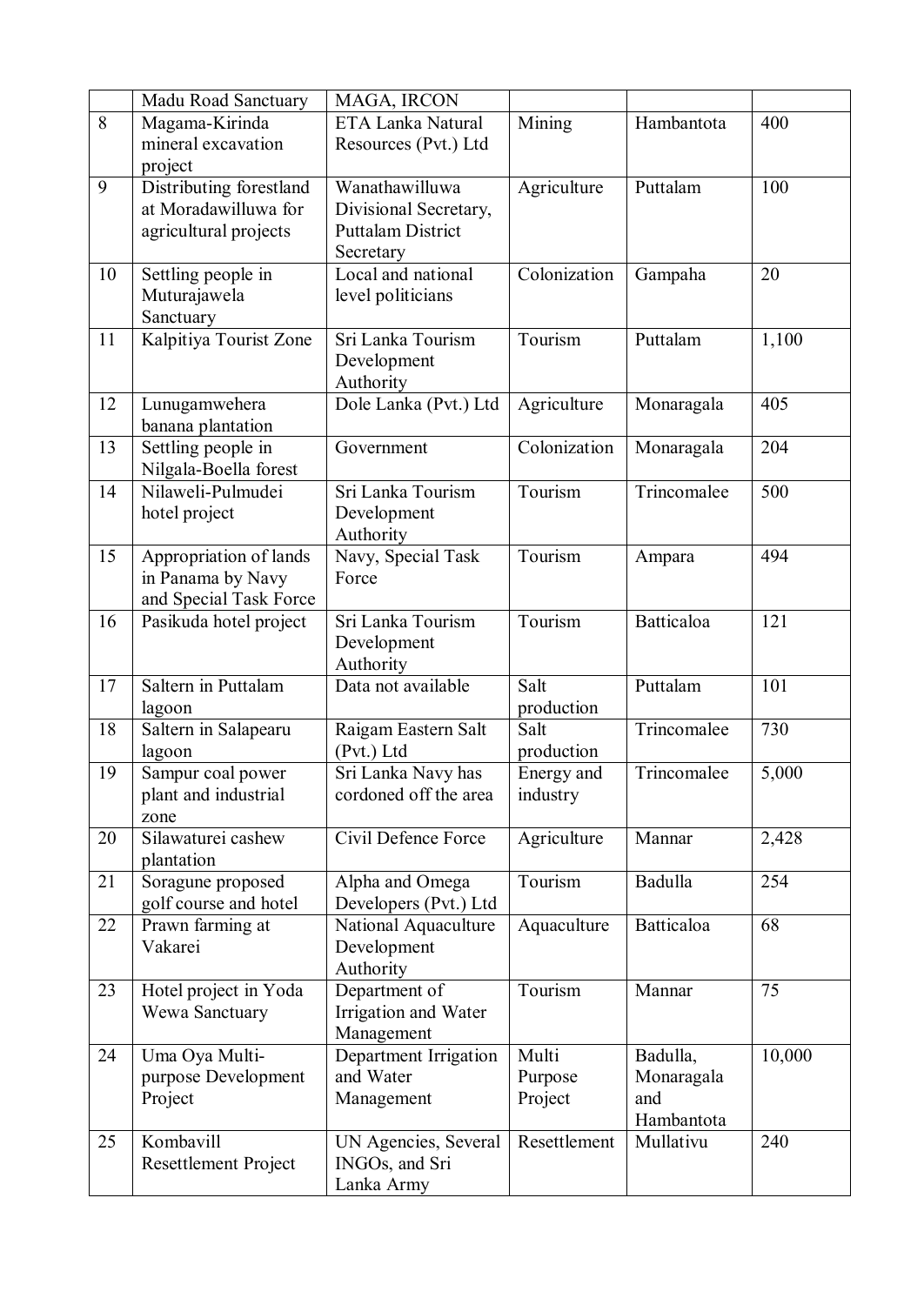## **Table 02**

| <b>District</b> | <b>Number</b> | The area taken for the project |            |  |
|-----------------|---------------|--------------------------------|------------|--|
|                 |               | <b>Hectares</b>                | Percentage |  |
| Badulla         |               | 254                            |            |  |
| Anuradhapura    |               | 19.4                           | 0.07       |  |
| Monaragala      | 3             | 8703                           | 33         |  |
| Puttalam        | 5             | 1439                           |            |  |
| Polonnaruwa     |               | 6110                           | 23         |  |
| Galle           |               | No data                        | 9          |  |
| Mannar          | 3             | 2513                           | 9          |  |
| Hambantota      |               | 400                            |            |  |
| Gampaha         |               | 20                             | 0.07       |  |
| Trincomalee     | 3             | 6230                           | 24         |  |
| Ampara          |               | 494                            | 2          |  |
| Batticaloa      | 2             | 189                            | 07         |  |

#### **The number of projects in each district and the land allocated**

(Land taken for Uma Oya project, which spans across 10,000 hectares in 3 Districts, has not been included)

According to findings of the study, 8 types of projects are being carried out in these misappropriated lands including Tourism, Agriculture, Aquaculture, Resettlement/Colonization, Salt Production, Mining, Multi-purpose Projects, Energy Production and Industry. Tourism projects outnumber the other categories with 9 projects accounting for 36% of the total of 25 followed by agricultural projects which make up 24% of the total number of projects. ( See Chart 03)

#### **Table 03**

### **Land Allocations Made for Different Categories of Developmental Projects**

|                          | <b>Projects</b> |                         | <b>Land taken</b> |            |  |
|--------------------------|-----------------|-------------------------|-------------------|------------|--|
| Nature of project        | <b>Number</b>   | Percentage <sup>1</sup> | <b>Hectares</b>   | Percentage |  |
| Tourism                  | 9               | 36%                     | 2,565             | $7\%$      |  |
| Agriculture              | 6               | 24%                     | 17,273            | 47%        |  |
| Aquaculture              |                 | $4\%$                   | 68                | $0.2\%$    |  |
| Colonization             | 3               | 12%                     | 224               | $0.6\%$    |  |
| <b>Salt Production</b>   | $\overline{2}$  | 8%                      | 831               | $2\%$      |  |
| Energy and industry      |                 | $4\%$                   | 5,000             | 14%        |  |
| Multi purpose irrigation |                 | $4\%$                   | 10,000            | 27%        |  |
| Mining                   | $\overline{2}$  | 8%                      | 410               | $1\%$      |  |
| <b>Total</b>             | 25              | 100%                    | 36,371            | 100%       |  |

<sup>1</sup> As a percentage of the total number of examined projects

<sup>2</sup> As a percentage of the total land area appropriated for projects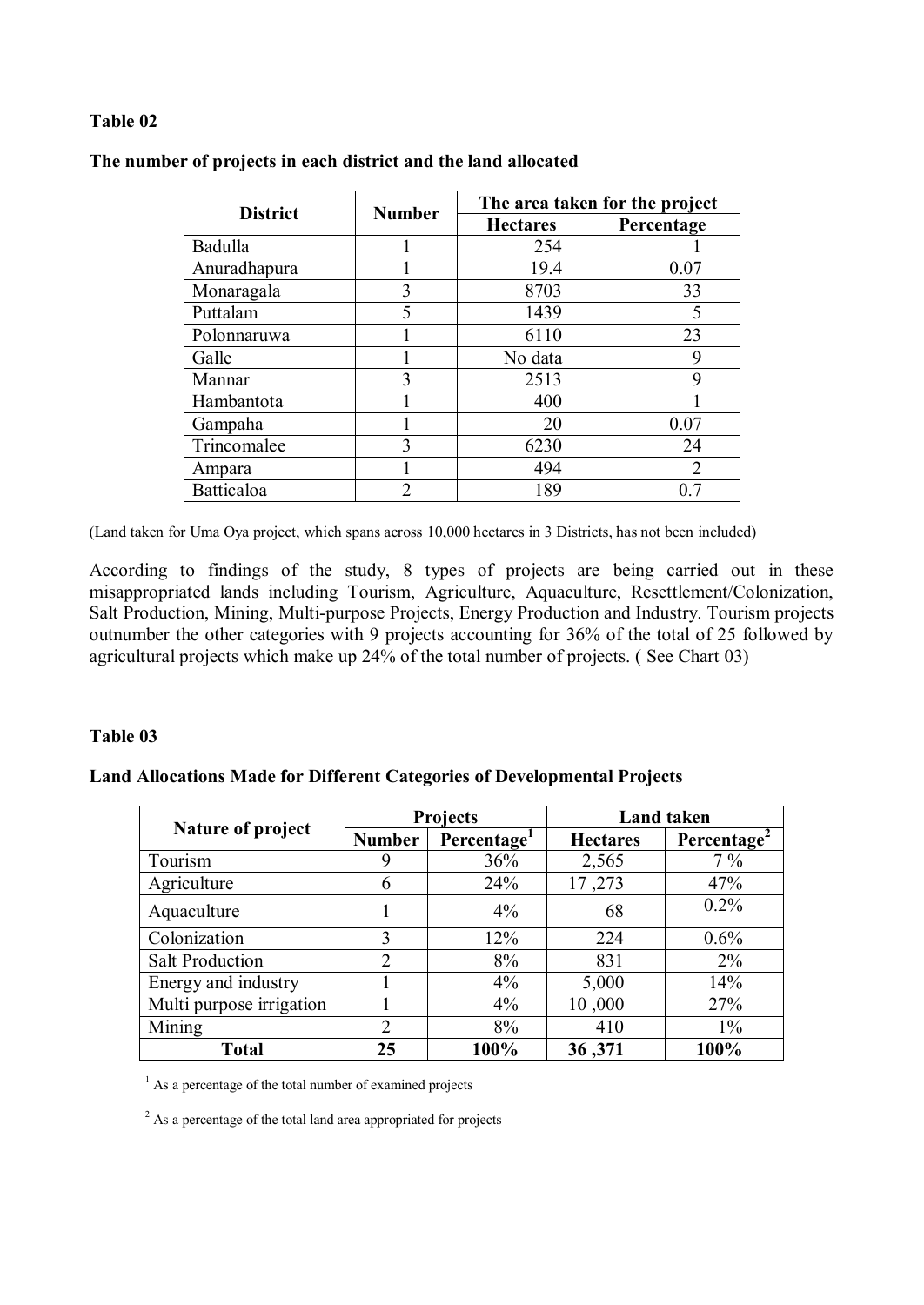

#### **Chart 01: Diversity of the Investigated Projects**

**Chart 02: Percent Number of Projects in Each Category**



In terms of land area appropriated under each category, Agricultural projects predominate with 47%, followed by Multi-purpose Irrigation projects (27%) and Energy and Industry (14%). (Chart 3)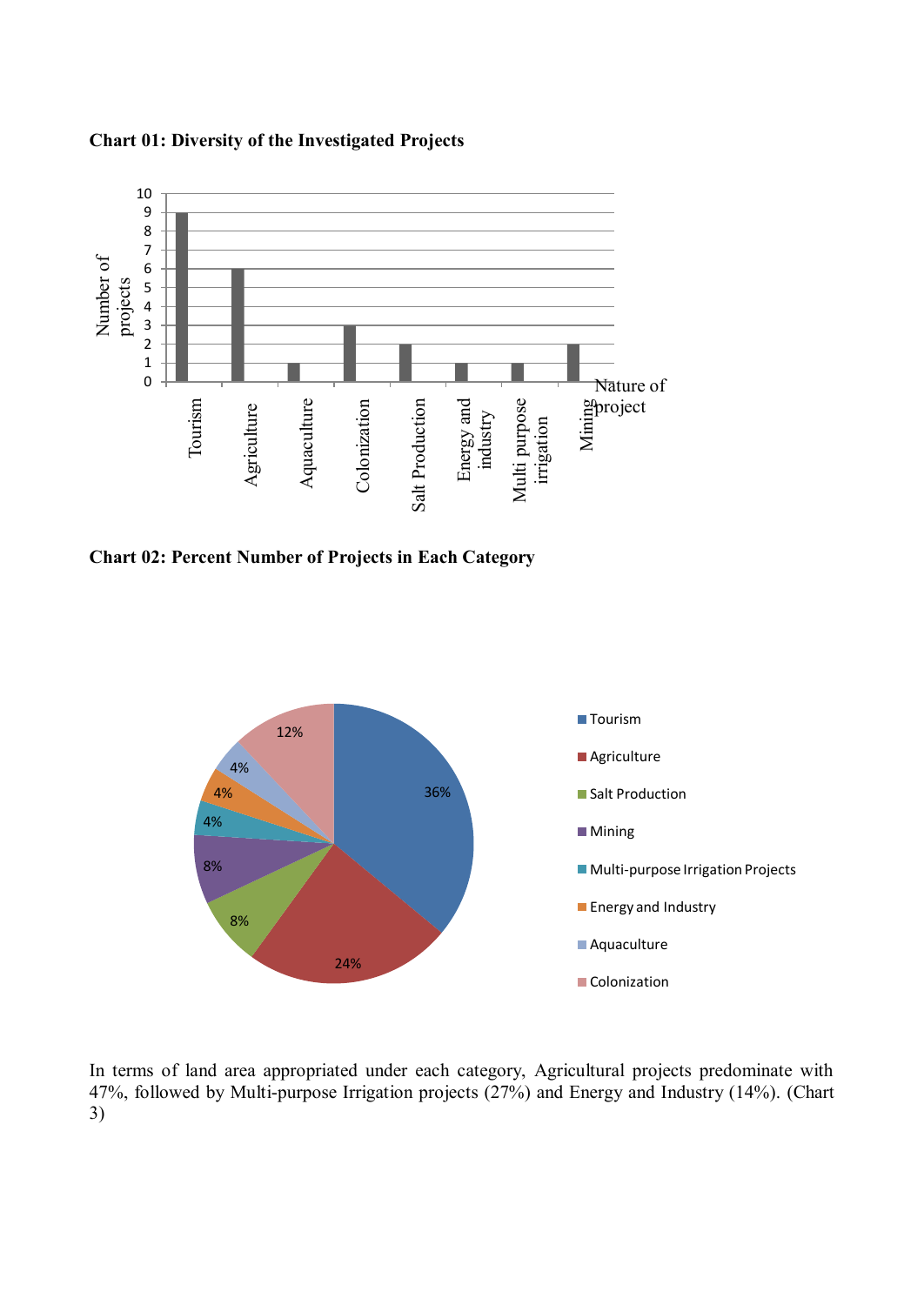

#### **Chart 3: Percent Land Area Appropriated for Each Category**

Nine of the total number of projects are carried out by the private sector (38%). This accounts for an area of 10,050 hectares. Meanwhile, 15 (68%) are being carried out by 11 State Institutions which include Tourism Development Authority, Ministry of Aquatic Resources, National Aquaculture Development Authority, Department Irrigation and Water Management, Sri Lanka Navy, Sri Lanka Air Force, Sri Lanka Army, Special Task Force, Civil Defense Force, Wanathavilluwa Divisional Secretary and Puttalam District Secretary. The total land area grabbed by the State Institutions/persons affiliated is 26,321 hectares (72%). Land area appropriated for all the projects examined is  $36,371$  hectares which is 0.55% of the total land area of the country.

Department of Irrigation and Water Management, Sri Lanka Army, Sri Lanka Navy, Civil Defense Force and Tourism Development Authority are among the leading land grabbers of the country according to the findings of the study.

Nature, adverse impacts and rules violated by each project have been listed in Annexure II. Detailed information and Photographs have been attached at Annexure III.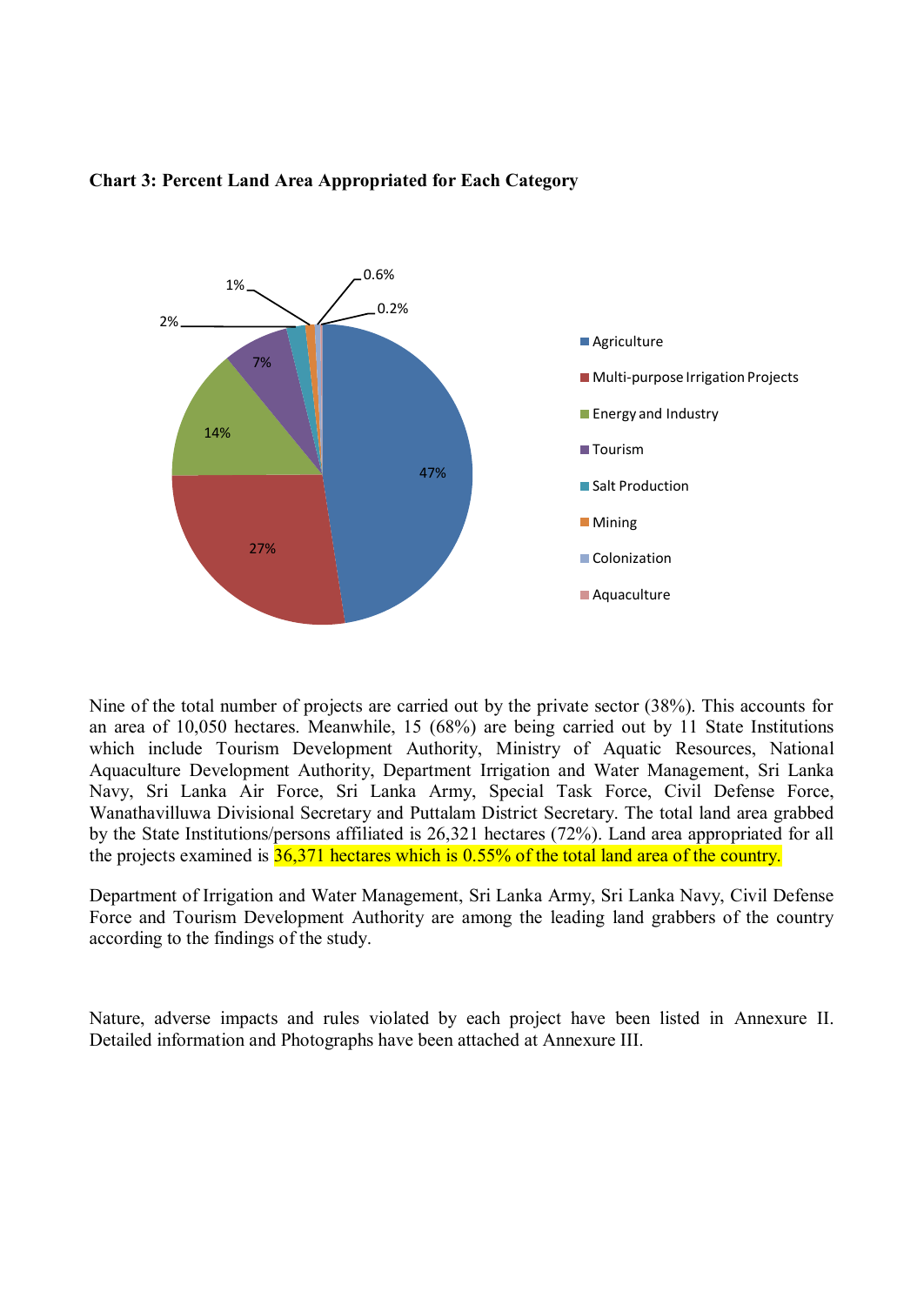#### **Discussion**

- Most of the studied projects have appropriated land for implementation of tourism projects. 2,565 hectares have been grabbed from Districts of Trincomalee, Batticaloa, Putalam, Badulla and Galle destroying coastal ecosystems and forestland. Communities directly dependent on these ecosystems are comprised of fishermen and farmers. These projects directly threaten the livelihood of the affected communities which contribute to the food production of the country. Further, operation of these projects results in displacement of these communities leading to many socioeconomic problems.
- Meanwhile 17,273 hectares have been taken for agricultural projects. Six agricultural projects have been implemented (24% of the total number of projects) all of which are large-scale plantation projects. Dry Zone forests have been used for all these projects. Moreover, these project sites are located within protected forests, marginal areas of protected forests which are habitats of the elephants or are Elephant Corridors. Plantation projects involve production of banana and other fruits for export, cashew plantation and corn as animal feed. Forestland has been cleared in order to facilitate these projects. Consequences of these operations include loss of watersheds, loss of habitats of elephants and migration routes and creation and aggravation of Human-Elephant Conflict. As a result of property destruction and crop raids by elephants, the people of these areas have been displaced. Further, they have abandoned farming activities affecting food production of the country and also nutrition and health of the community.
- Six of the examined tourism projects are situated in coastal areas. In addition, four projects, involving aquaculture, salt production and energy and industry. Hence, 10 of the studied projects (40% of the number of projects) are being implemented in the Coastal Zone. 8,116 hectares of land which amounts to 22% of the total have been allocated for these projects. These areas are comprised of Mangrove Forests, Salt Marshes, Coastal Sand Dunes, Lagoons and areas with coastal plant communities. These areas are also the settlements of fishing communities. Therefore, project operations have caused large-scale direct and indirect displacement of fishing communities.
- Clearance and land filling operations carried out in of mangrove forests, salt marshes and other coastal ecosystems have affected the biodiversity of the areas. Fish, shrimp and crab species face extinction and population declines due to loss of these ecosystems which are their breeding grounds. This in turn, affects the harvest of fisheries and the income of the fishermen and gives rise to many socio-economic issues. Further, reduction of fish yield affects the nutrition and health of other communities also since fish is a popular, cheap protein source for the local communities.
- 13 of the projects have been carried out in cleared mangrove forests and dry mixed evergreen forest in the custody of the Department of Forest Conservation. This massive clearance of forests leads to many repercussions including localized changes in weather and climate. Reduction of ground water levels causes problems in drinking water availability. This leads to displacement of people due to water scarcity.
- With the post war expansion in developmental activities, many unplanned and unsystematic developmental projects are implemented by the government under several development drives including Eastern Revival, Northern Spring, Deyata Kirula, Sancharaka Udanaya, etc. The projects implemented under these initiatives do not follow the EIA procedure or adhere to environmental laws. Further, in the absence of feasibility studies, viability and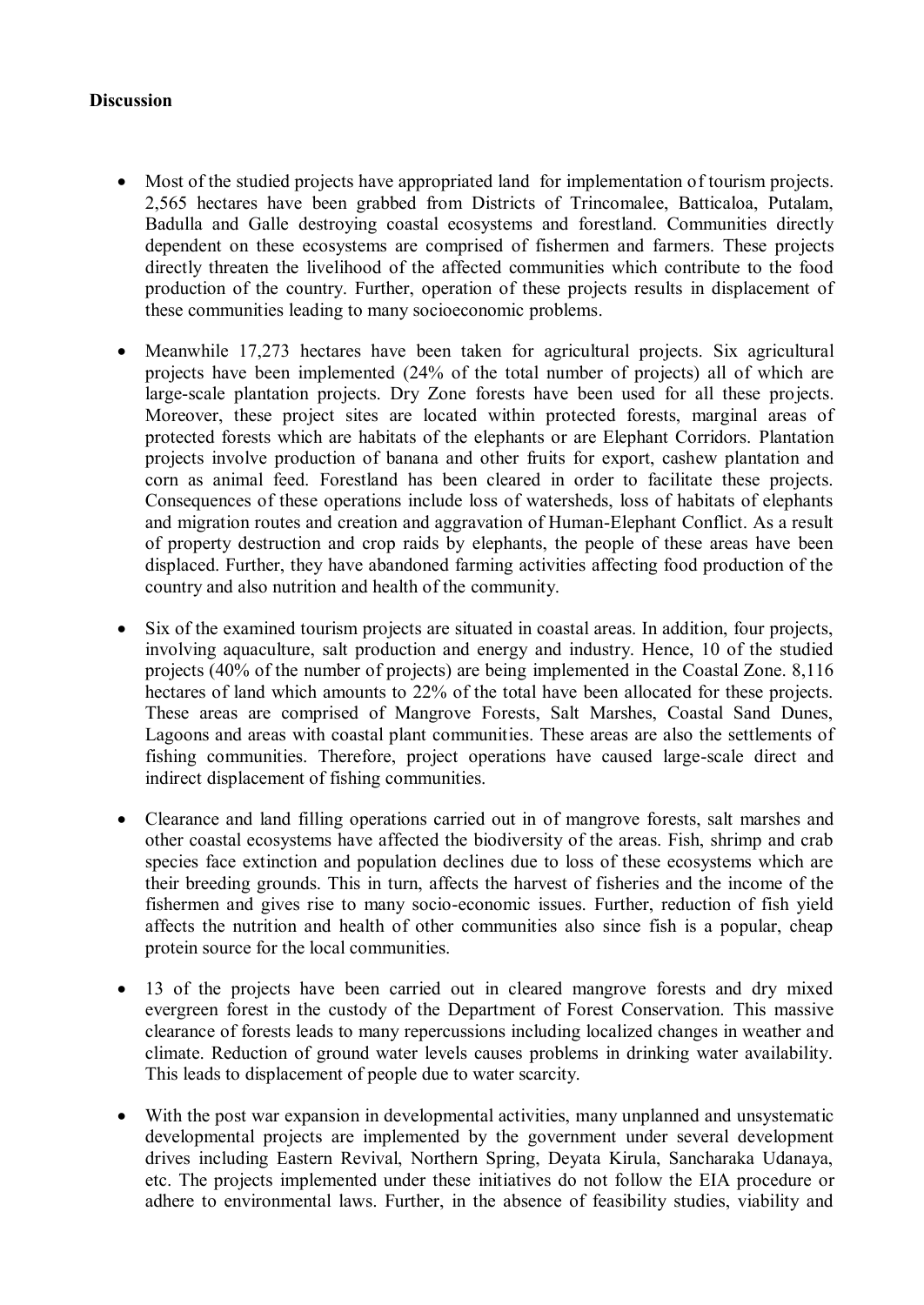sustainability of these projects is highly uncertain. These activities have lead to environmental degradation, displacement of local communities and in certain instances, waste of natural resources.

- Land grabbing is also taking place as a result of imprudent policy decisions. Salt production has been encouraged with goal of restricting import of salt. The serious repercussions of this decision include destruction of coastal ecosystems and displacement of thousands of fishermen.
- Implementation of large-scale developmental projects in areas that are unsuitable leads to direct and indirect land grabbing and displacement of communities. For example, these repercussions have been observed taking place due to diversion of water under Uma Oya Multi-purpose Irrigation Project to facilitate development of Hambanthota District. Same consequences can be predicted to manifest with diversion of water for the tourism projects in Kalpitiya which also is an area with limited water resources.
- Major obstacles faced during examination of these issues include provision of fallacious information and the opaque nature of these projects. Hence, quantitative analysis of the results has been obstructed.

## **Conclusion**

- Among the most affected by land grabbing are small scale farmers and fishermen, which comprises a majority of these communities. Direct and indirect displacement of them will have a direct effect on national food production leading to food security issues.
- State institutions play a key role in land grabbing while support and concealment is provided through political affiliations, for land grabbing by the private sector. Therefore, the affected communities have been deprived of justice.
- Forestland and coastal ecosystems are immensely affected by these projects. This exerts adverse effects on the security of biological resources of the country.
- Numerous social issues will arise due to displacement of farmers and fishermen due to land grabbling.

## **Recommendation**

- A proper land policy based on current and future trends must be formulated following comprehensive analysis and discussion of the issues among all involved parties.
- Feasibility studies and environmental impact assessments should be carried out before allocation of land for developmental projects. Transfer of land extraneous to this procedure should be prevented.
- Opportunities must be provided for all the communities affected directly or indirectly by the projects to express their views and objections during feasibility studies and environmental impact assessments. These should be carried out with the participation of Community Organizations and Non-governmental Organizations.